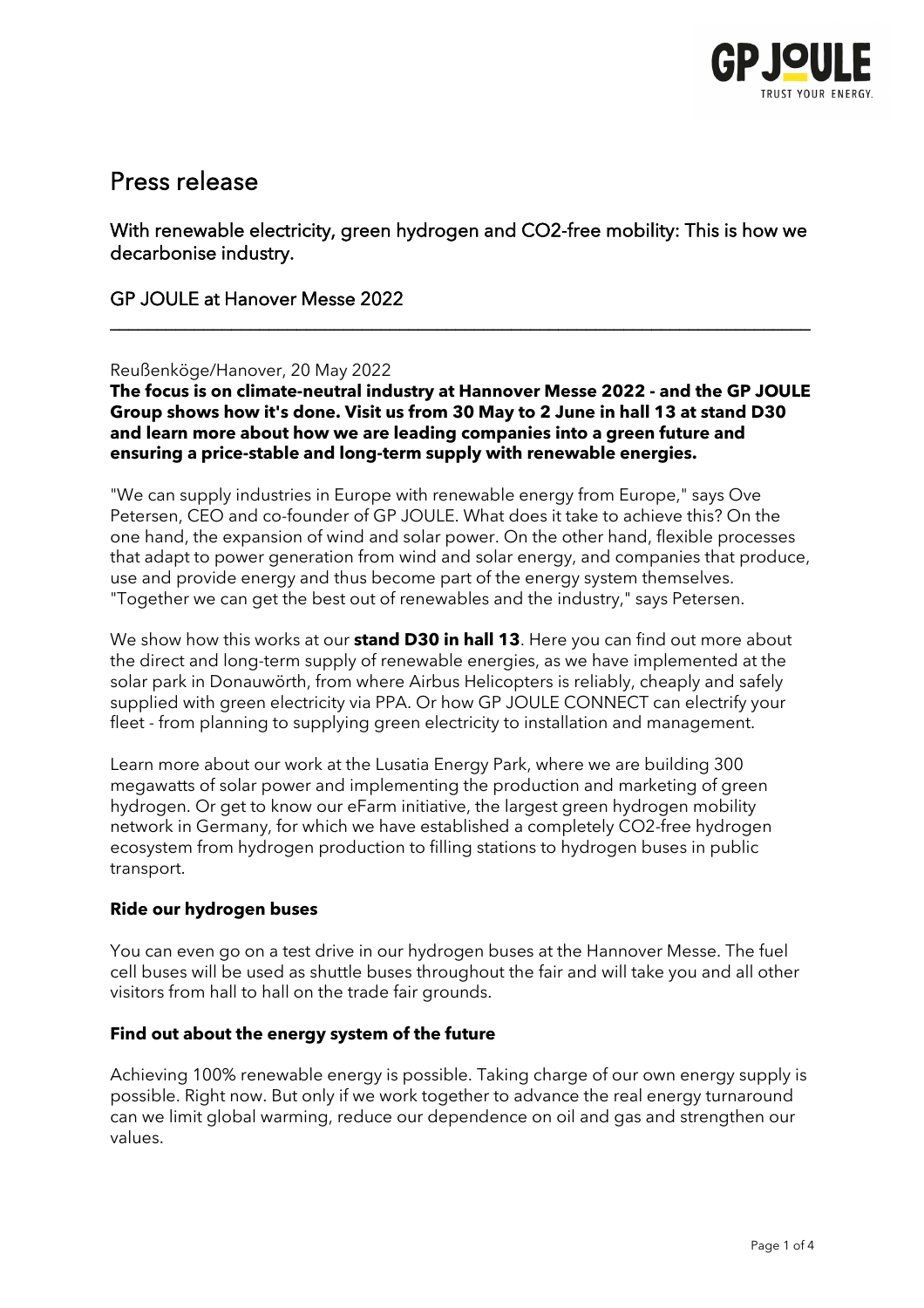

To achieve this, we are thinking ahead to the energy turnaround - and working on the resilient energy system of the future that will make us independent and reliably supply us with electricity and heat. You can also find out what this looks like at our stand.

## **Book an appointment**

Would you like to learn more about the GP JOULE's work? Conduct an interview with our experts? Simply arrange an appointment with us. For press enquiries, please contact press officer Jürn Kruse, directly at GP JOULE[: j.kruse@gp-joule.de .](mailto:j.kruse@gp-joule.de)

You don't have a Hannover Messe ticket yet? Then get in touch with us, too. You can also find all the information about our stand at Hannover Messe 2022 here: [www.gp-joule.de/hannover-messe-2022.](http://www.gp-joule.de/hannover-messe-2022)

We look forward to welcoming you at our stand in **hall 13, stand number D30** .

## **Presentations**

**If you want progress, you have to dare change. The network charge of the future** Dr Fabian Sösemann, Division Manager Energy Economics and Regulation, GP JOULE GmbH **Wednesday, 1 June, 9.30 - 9.50 a.m.,** Energy 4**.** 0 Conference stage in hall 12

**Efficiency vs. effectiveness. Why the big picture does not end at the socket** Dr Fabian Faller, Division Manager Energy Economics and Regulation, GP JOULE GmbH **Wednesday, 1 June, 10.55 - 11.15 a.m.,** Energy 4**.** 0 Conference stage in hall 12

### **Drive Type Battle: Battery or fuel cell. What do we need?**

Dirk Graszt (CEO Clean Logistics) and Jörg Starr (GP JOULE HYDROGEN) from team hydrogen will discuss and argue about this with Kai Reichert (CEO Mobilize Power Solutions) and Jörg Blumenberg (Managing Director GP JOULE CONNECT) from the emobility team. Hosted by: Jürn Kruse (Press officer GP JOULE) **Thursday, 2 June, 2.35 p.m. - 3.10 p.m.**, Energy 4. 0 Conference Stage in hall 12

### **No detours! Charging infrastructure - properly planned**

Dr Hans Henning Thies, Head of Business Unit Development and Digitalisation, GP JOULE **CONNECT** 

**Thursday, 2 June, 3.10 p.m. - 3.30 p.m.**, Energy 4. 0 Conference Stage in hall 12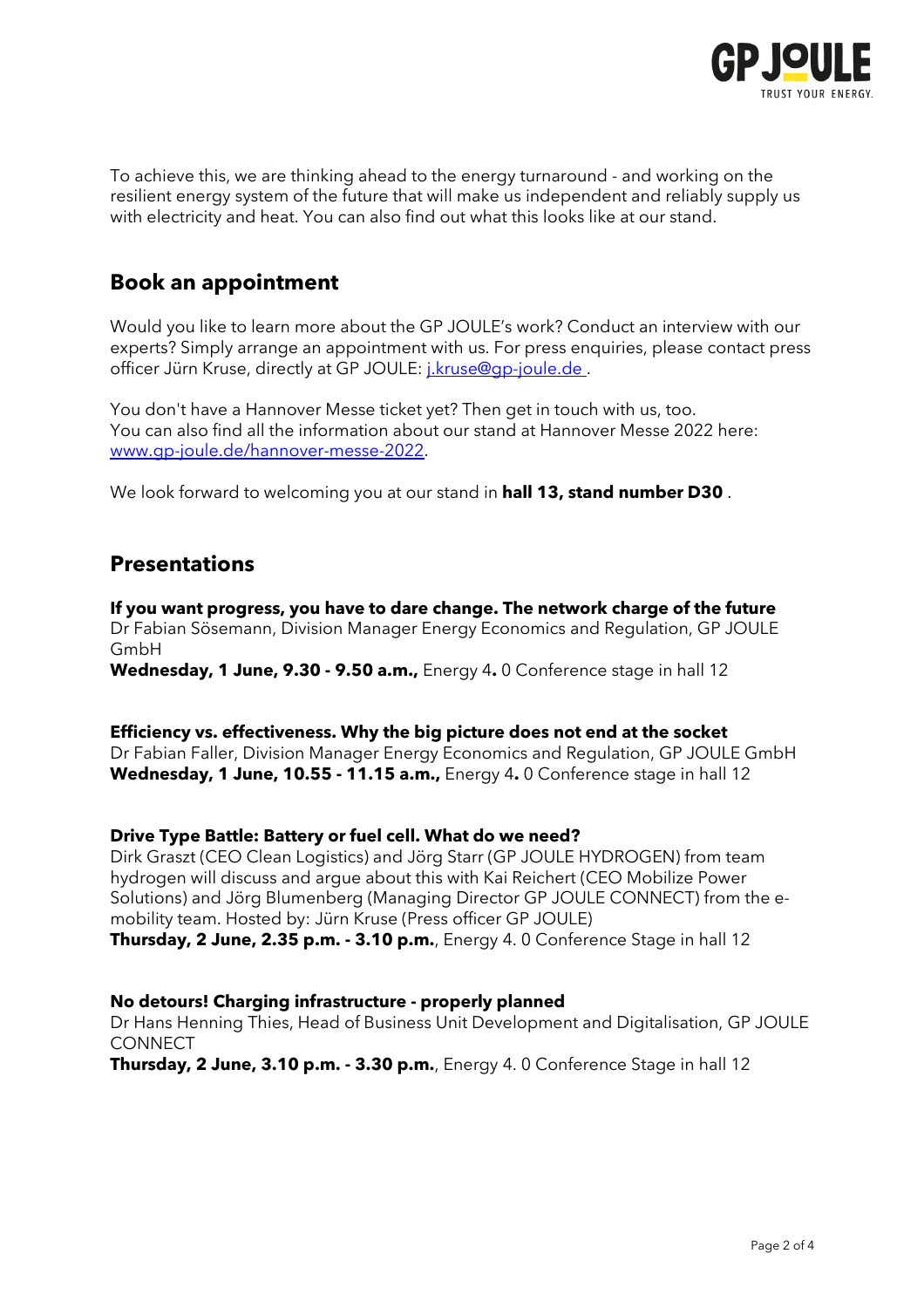

# **Images**



Wind power, solar energy, hydrogen, heat and mobility: GP JOULE thinks everything together. (Photo: GP JOULE)



The Lusatia Energy Park: Wind, PV and soon also hydrogen. (Photo: GP JOULE)